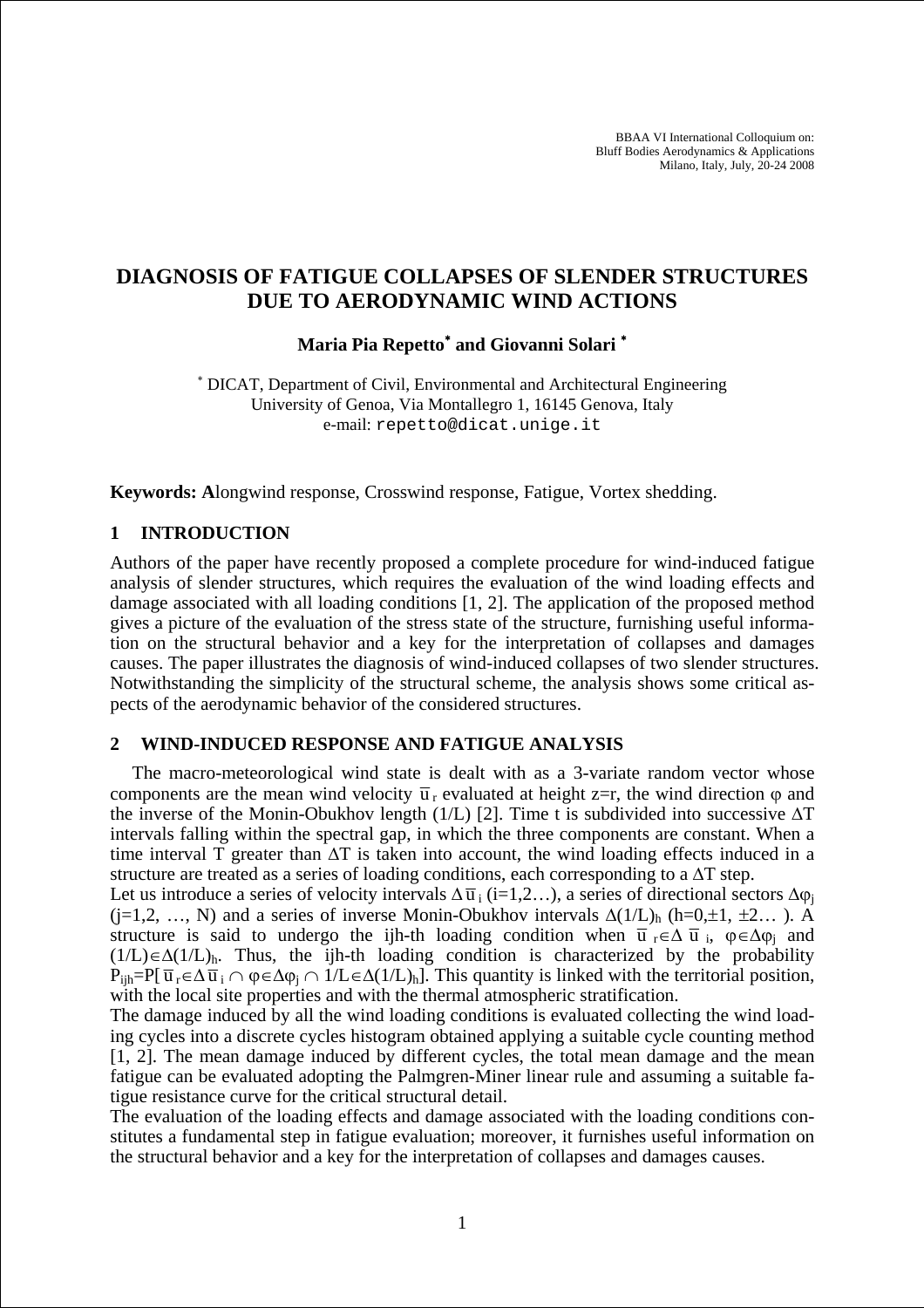#### **3 CASE STUDY 1: ANEMOMETRIC POLE**

The first examined structure is an anemometric pole, of total height h=10 m, composed by a steel shaft with octagonal section, which diameter varies linearly from 220 mm at bottom to 78 mm at top. The pole carries an anemometer at the top, a photovoltaic panel at z=9 m and a metallic box at z=2 m. This simple structure exhibited a premature collapse after one year from its installation, caused by a fatigue crack in the base welding joint (Fig. 1 a). During its life, the anemometer registered the ten-minutes mean wind velocity (Fig. 1 b).

Adopting the procedure previously explained, the evolution of the stress state and fatigue damage associated with the wind loading conditions is examined. The probability of occurrence of the loading conditions are obtained directly from the measured wind velocity time history (Fig. 1 c) .Fig. 1.d shows the mean value  $\bar{s}$  and the standard deviations  $\sigma_{sx}$  and  $\sigma_{sy}$  of the nominal stress at the base of the structure. Fig. 1 e shows the mean fractions of damage induced by the loading conditions on varying the wind velocity values. Table 1 summarizes the maximum stress and the predicted fatigue life for alongwind, crosswind and mixed actions.



Figure 1: a) picture of the collapsed pole; b) measured wind velocity time history; c) wind velocity probability of occurrence; d) mean and standard deviation of stress; e) mean fractions of damage.

The analysis puts in evidence some points:

- the alongwind and crosswind responses are mainly due to turbulence and grows with the mean wind velocity (Fig. 1 d);
- the alongwind action produces the stress value  $s_{\text{max}}$ =170 MPa, at the maximum registered wind velocity  $\overline{u}_{10} = 32.5$  m/s, below the yield limit of the material f<sub>y</sub>=355 MPa (Table 1);
- the alongwind and crosswind fatigue damages are concentrated in the range of high wind velocities, between 20 and 30 m/s (Fig. 1 e). This is a consequence of a parent distribution of wind velocity in the site shifted towards high wind velocities (Fig. 1 c);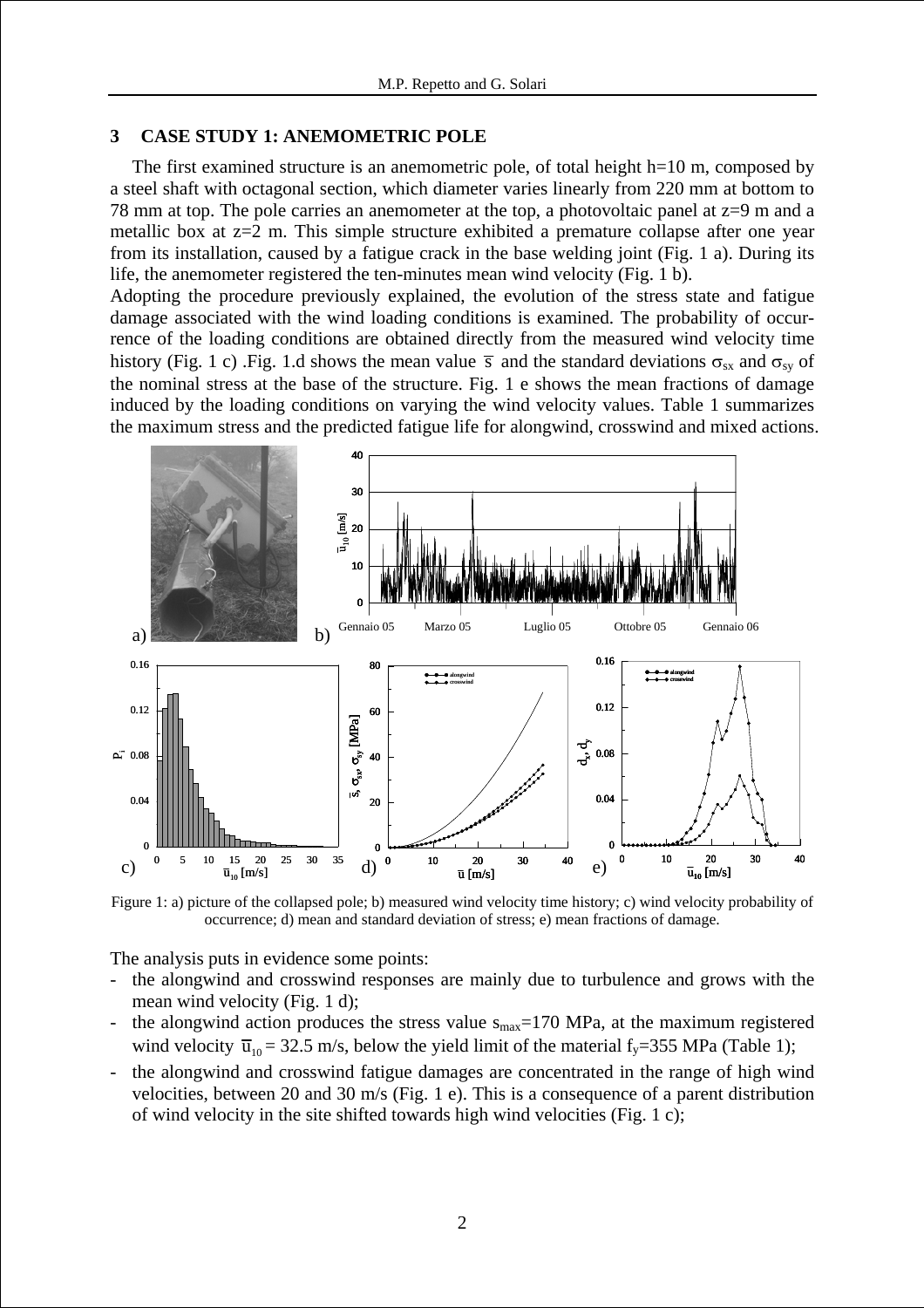- the crosswind action produces the maximum fatigue damage and the minimum fatigue life (Table 1). As the standard deviations of alongwind and crosswind fluctuating stresses are similar (Fig. 1 d), the difference is linked with the expected frequencies of the processes;
- the predicted fatigue life linked with alongwind, crosswind and mixed responses disregard directional effects, however the obtained values are very similar to the exhibited fatigue life (Table 1).

It can be concluded that the collapse is linked with a particular windy condition of the site. The safety factor adopted in structural design covers this anomalous situation from ULS point of view, it is completely inadequate from fatigue point of view.

|                               | alongwind         | crosswind    | along+cross  |
|-------------------------------|-------------------|--------------|--------------|
| <b>MPa</b><br>$\mathbf{m}$ ax | $\sqrt{70}$<br>J. | $1 \cap 5$   | 160          |
| $\mathbf{r}$<br>days<br>1F    | 740               | 27f<br>4 I V | $\sim$<br>14 |

Table 1: maximum stresses and predicted fatigue life.

### **4 CASE STUDY 2: ANTENNAS TOWER**

The second examined structure is an antennas tower, of total height h=30 m, composed by a steel shaft with polygonal section, 24 meters high, which diameter varies linearly from 1100 mm at bottom to 550 mm at top, connected to a steel pole with circular section, 6 meters high, of constant diameter of 119 mm. The pole at the top can carry different configurations of telecommunication antennas, moreover it can be covered by a cover cylinder of diameter of 1500 mm, with aesthetic function. The configuration with the cover cylinder exhibited large fatigue damages and a premature collapse, caused by a fatigue crack at the shaft- pole conjunction.

Adopting the procedure previously explained, the evolution of the stress state and fatigue damage of the tower with the cover cylinder  $(C 1)$  (Fig. 3 a) and without the cover cylinder (C2) (Fig. 4 a) is examined. Figs. 2 b and 3 b show the mean value  $\bar{s}$  and the standard deviations  $\sigma_{sx}$  and  $\sigma_{sy}$  of the nominal stress at the critical section. The probability of occurrence of the loading conditions are obtained assuming a conventional site category. Figs. 2 c and 3 c show the mean fractions of damage induced by the loading conditions on varying the wind velocity values. Table 2 summarizes the maximum stress and the predicted fatigue life for alongwind and crosswind actions for the two configurations.

The analysis puts in evidence some complex aerodynamic phenomena and a very different behavior for the two configurations, summarized by the following points:

- The C 1 response is dominated by the crosswind actions, resonant on the first mode at  $u_{cr}$ 6 m/s and on the second mode at  $u_{cr}$  = 18 m/s (Fig. 3 b). In particular, vortex shedding separated by the cover cylinder is characterized by very low Scruton number;
- the C 1 maximum stress value associated to the first critical velocity is  $s_{max}=220$  MPa, below the yield limit of the material  $f_y=355$  MPa (Table 2); the C 1 maximum stress associated to the second critical velocity is higher than the yield limit of the material, however it can be considered a rare event.
- the C 1 fatigue damage is mainly linked with the vortex shedding resonant with the first mode (Fig. 3 c). As the associated loading conditions are characterized by high probability of occurrence and high stress states, the resulting fatigue life is very low (Table 2).
- the C 2 response grows with the mean wind velocity and is associated with turbulence actions and with vortex shedding actions resonant to the first and second mode (Fig. 4 b). However, vortex shedding effects are drastically reduced by the cover cylinder remove.
- the C 2 alongwind action produces the stress value  $s_{max}=137$  MPa, at the reference wind velocity  $\overline{u}_{10} = 27$  m/s, below the yield limit of the material f<sub>y</sub>=355 MPa (Table 2);